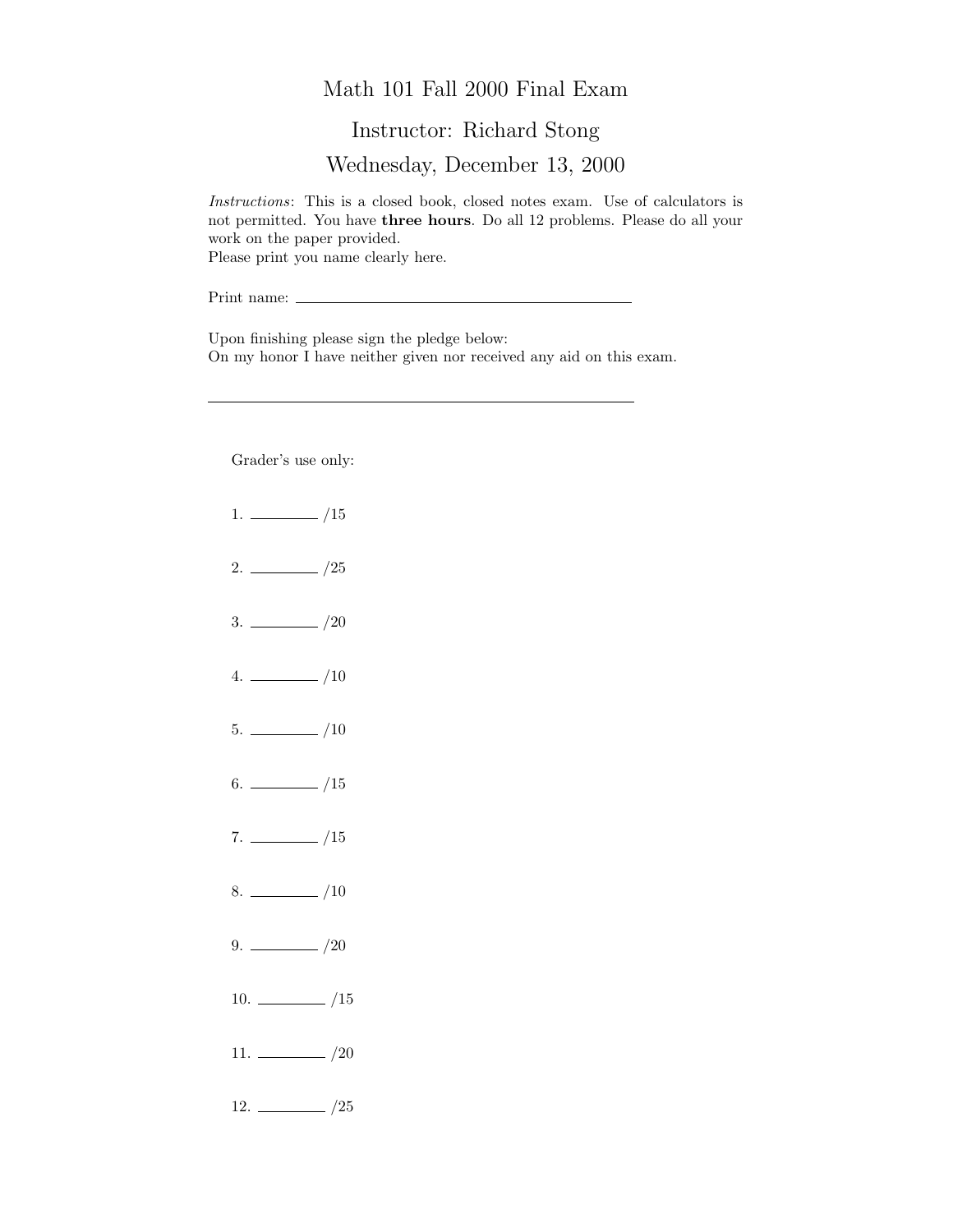- 1. [15 points] Find the following limits, if they exist.
	- (a)  $\lim_{x \to -1} \frac{x^2 x 2}{x^3 + 1}$

(b)  $\lim_{x \to 0} \frac{1-\cos 3x}{x \sin x}$ 

(c)  $\lim_{x \to 0} (1 + 2x)^{3/x}$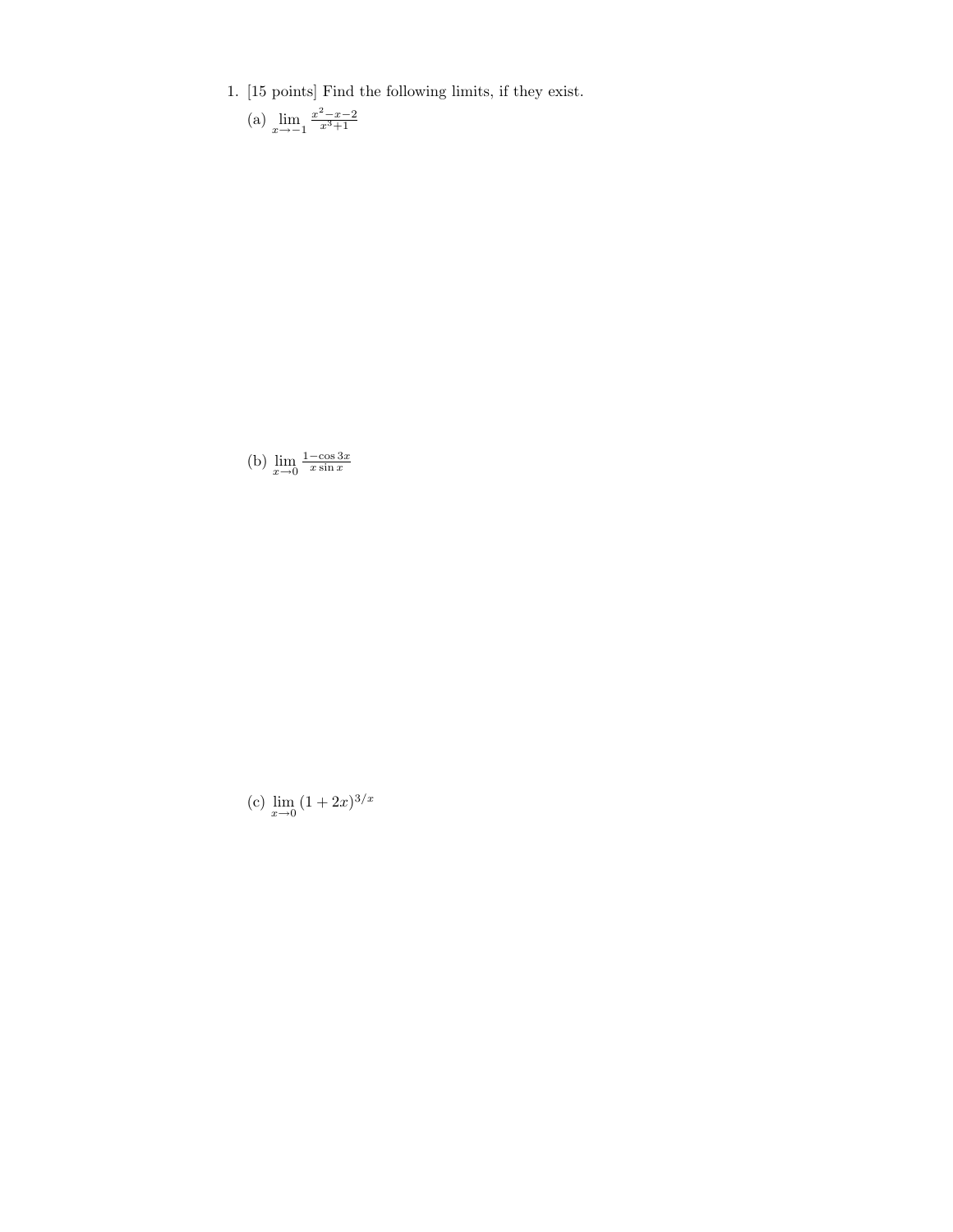2. [25 points] Find the derivatives of the following functions. (a)  $g(t) = t^2 \sec t$ 

(b) 
$$
k(t) = \frac{e^t}{\ln t}
$$

(c) 
$$
H(w) = \sqrt{\sin(2w)}
$$

(d) 
$$
h(x) = \arcsin(2x - 1)
$$

(e) 
$$
f(x) = \frac{(x-1)^{3/2}(x+2)}{(2x+1)\sqrt{x^2-1}}
$$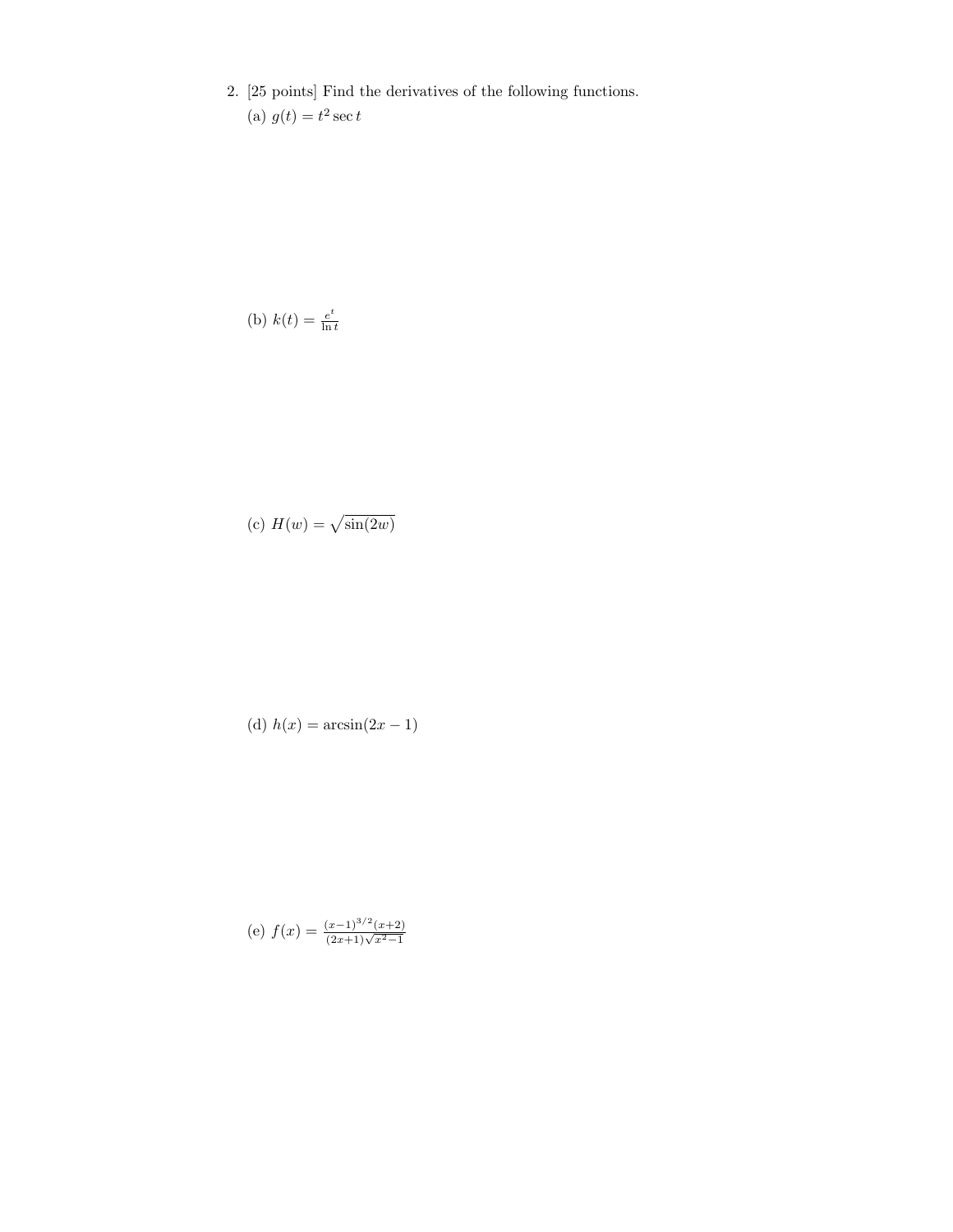3. [20 points] Evaluate the following intergals.

(a)  $\int (1 - 2\sqrt{x})^2 dx$ 

(b)  $\int e^t \cos(3e^t) dt$ 

(c)  $\int \frac{\tan(\sqrt{x})}{\sqrt{x}} dx$ 

(d)  $\int \frac{x^2}{1+x^6} dx$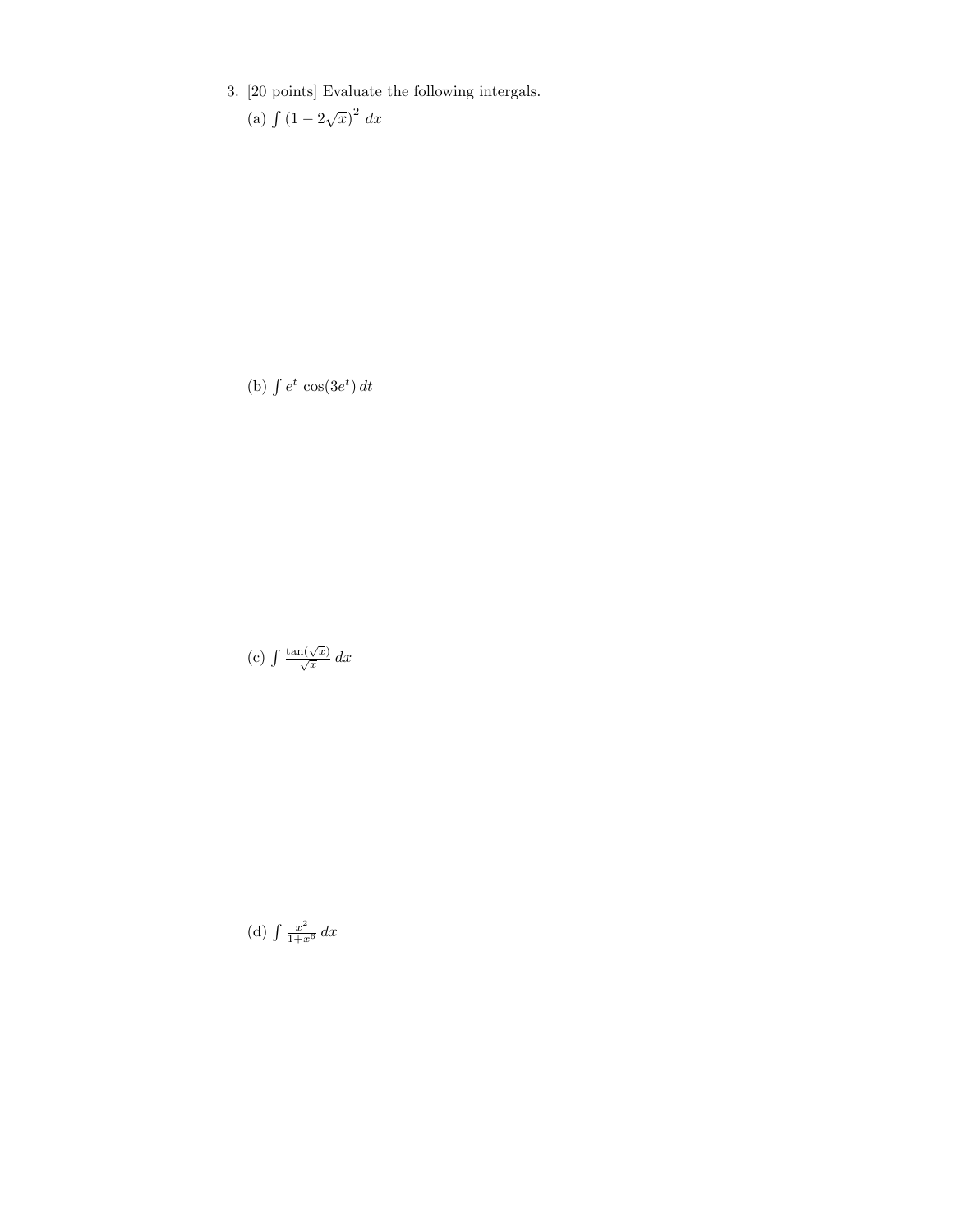4. [10 points] Find the equation of the tangent line to the curve  $y = \sqrt{4x+1}$ at the point  $(2, 3)$ .

5. [10 points] Solve the following initial value problem

$$
\frac{dy}{dx} = 4\sin(2x); \ y(0) = 4.
$$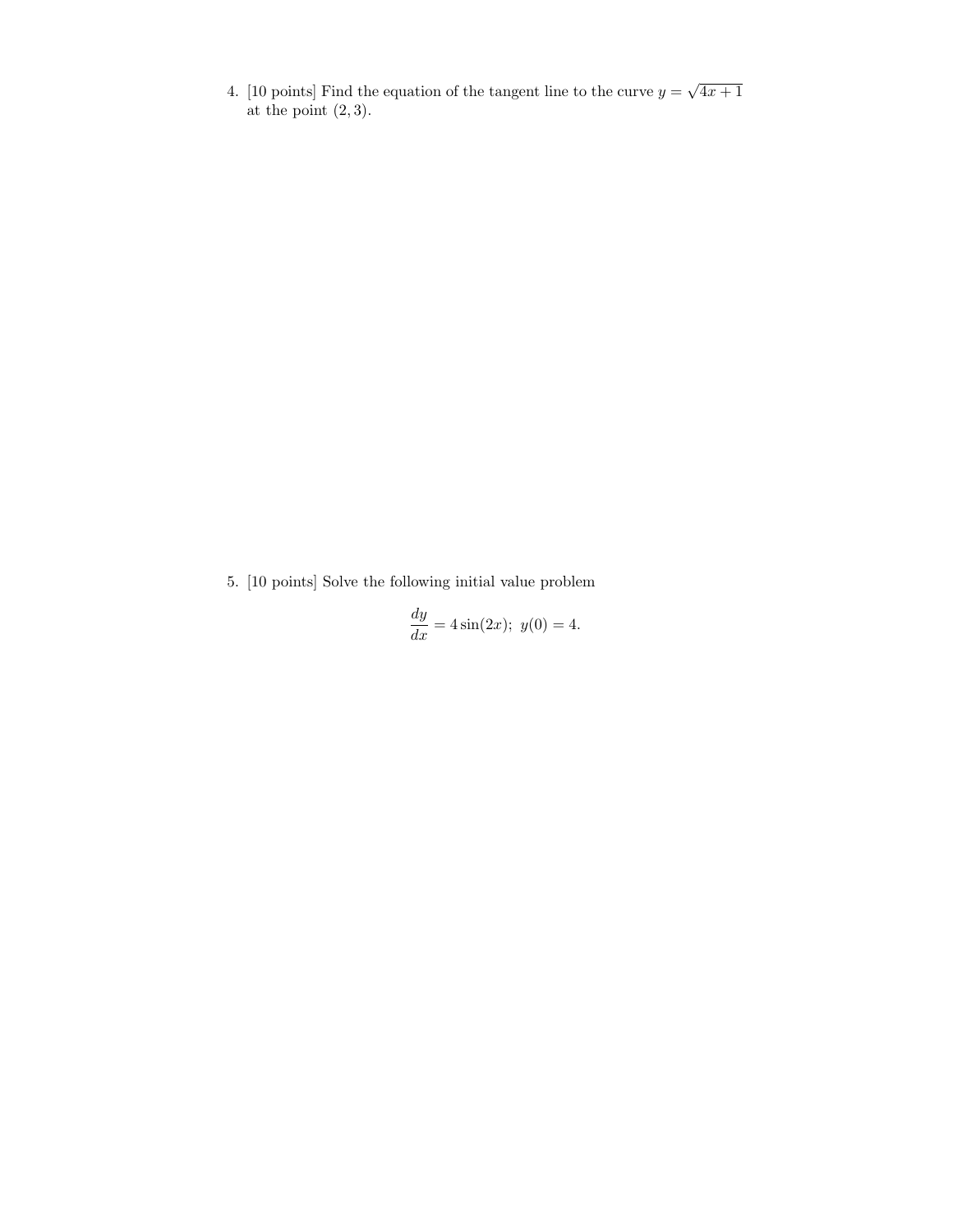6. [15 points] Find the area of the region in the plane bounded by the curves  $y = x(x-3)^2$  and  $y = x$ . (Be careful, there are two pieces to this region.)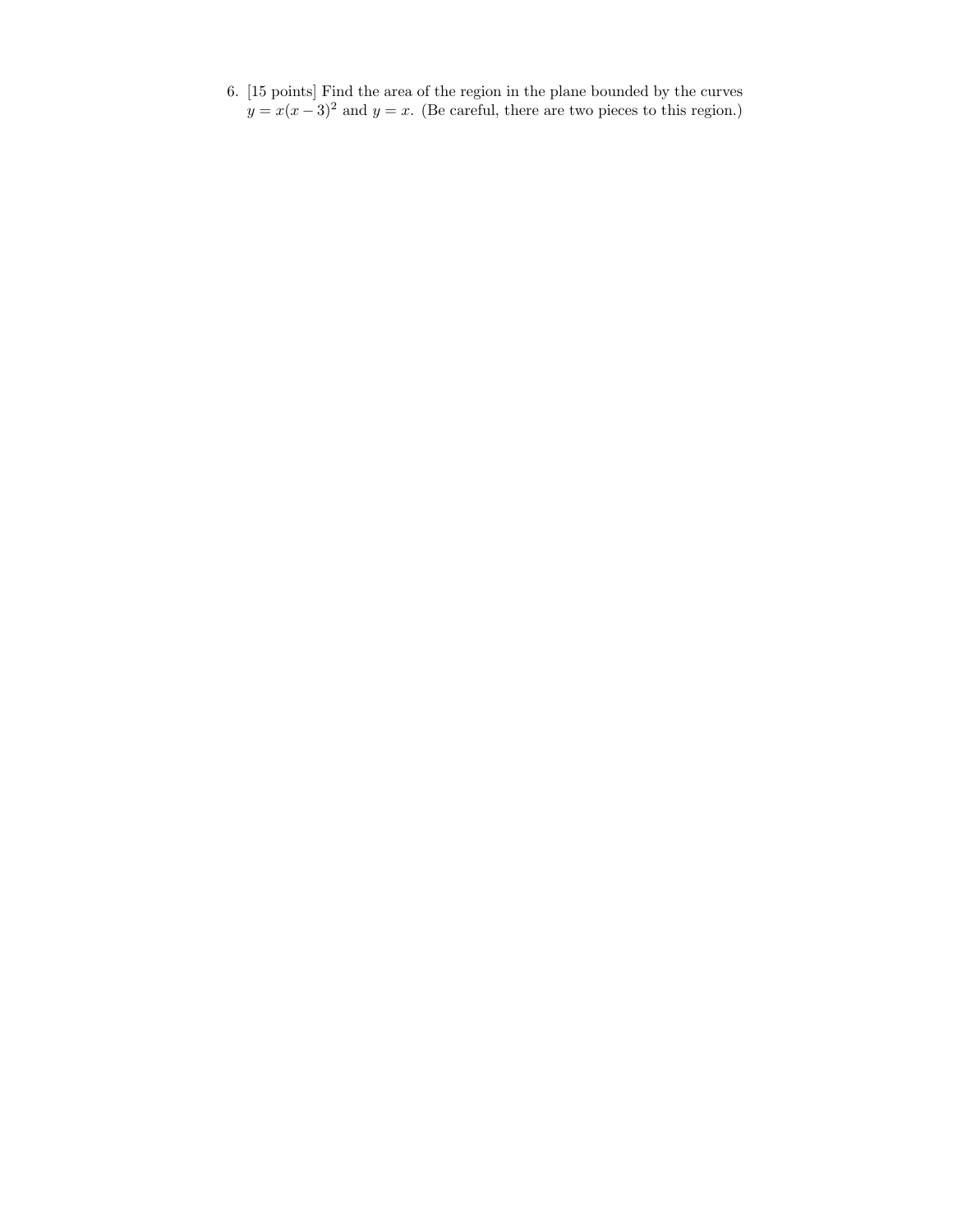7. [15 points] Find the length of the curve  $y = x^{3/2} - \frac{1}{3}x^{1/2}$  from  $x = 1$  to  $x=4$ .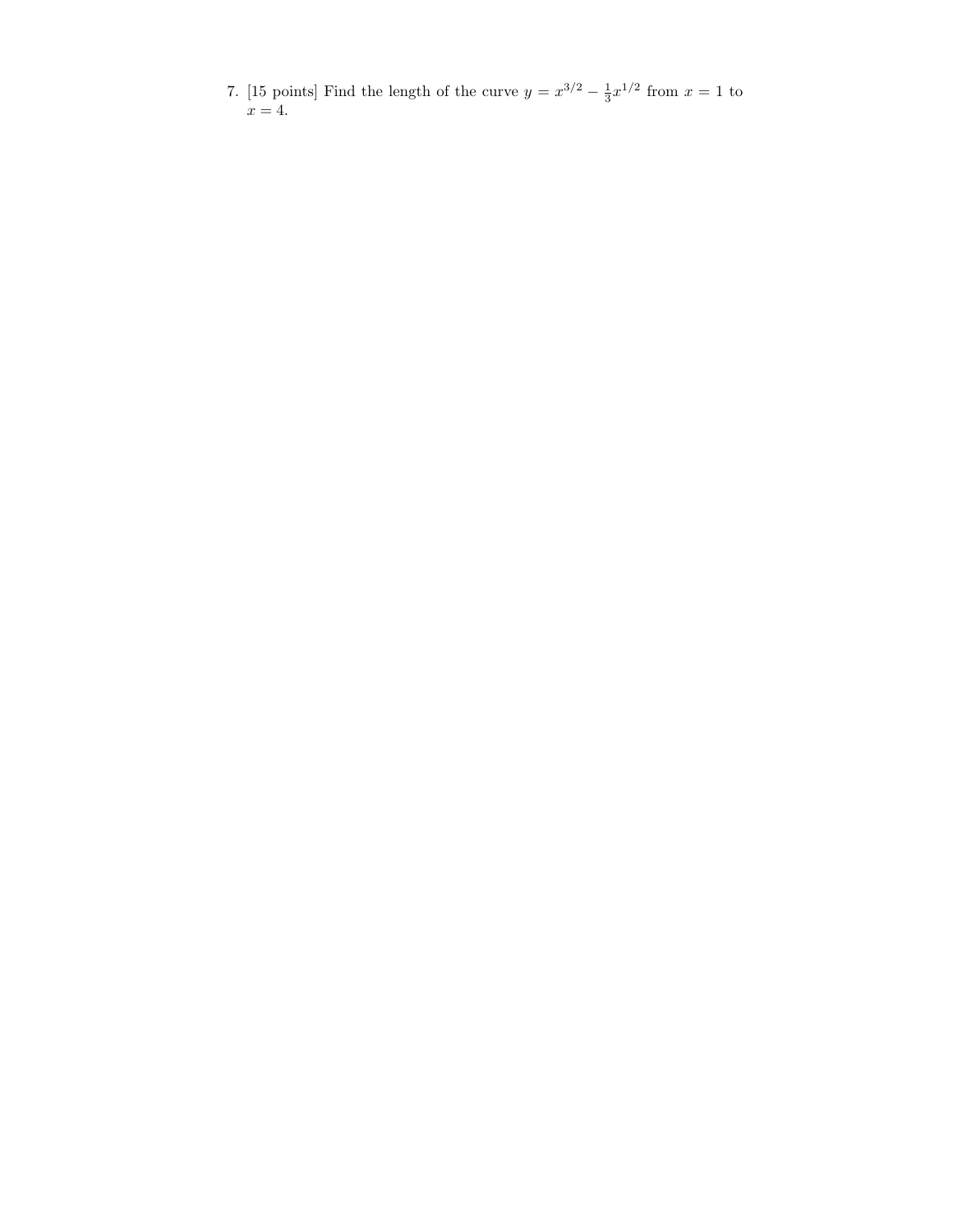8. [10 points] Let S be the surface that results from revolving the curve  $x = \tan y$  from  $y = 0$  to  $y = \pi/3$  about the x-axis. Express the surface area of  $S$  as a definite integral, but do not attempt to evaluate the integral.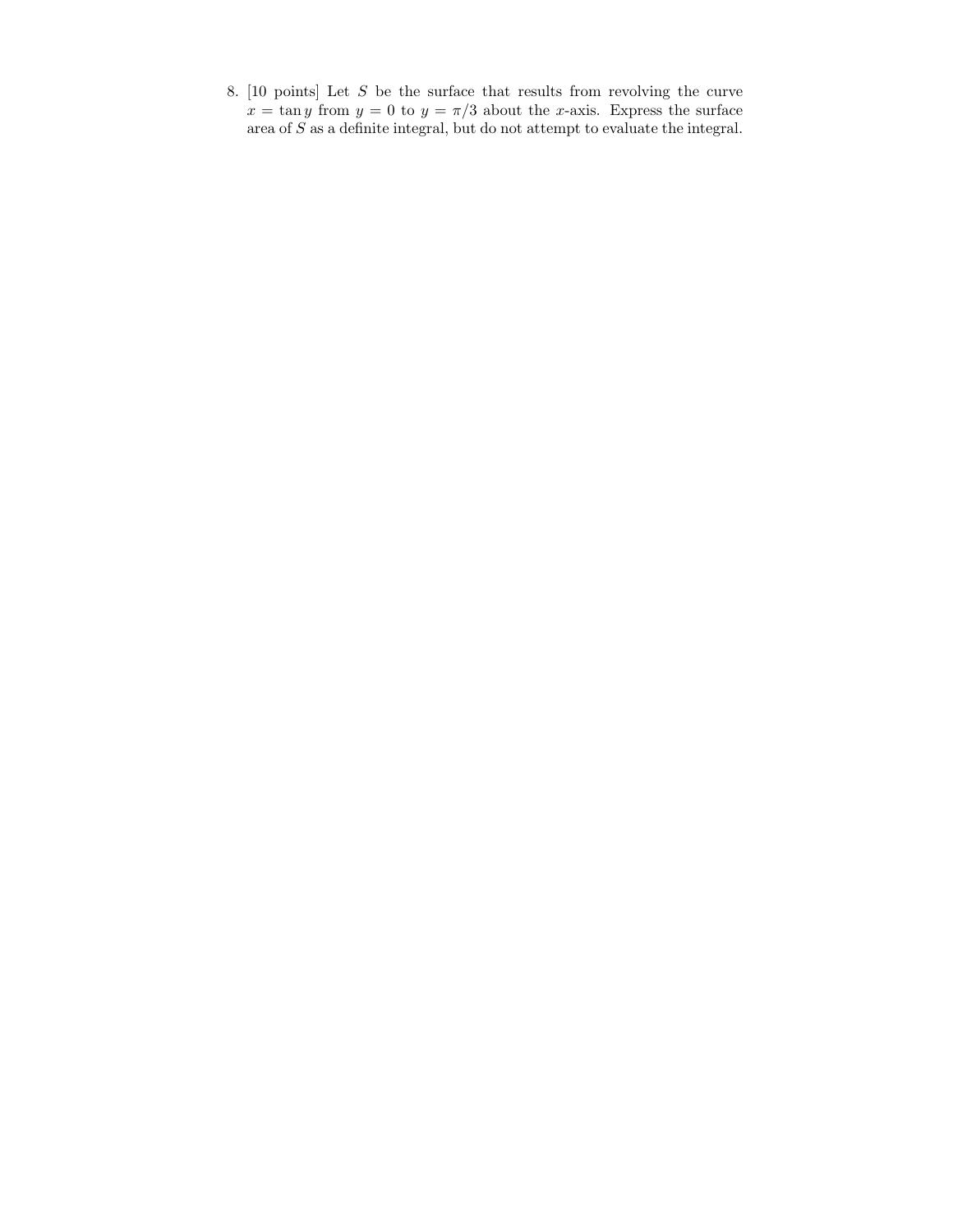9. [20 points] Let R be the region in the plane bounded by the curve  $y =$  $\sqrt[3]{1+x}$ , the line  $x = 7$ , and the line  $y = 1$ . Let S be the solid that results from revolving  $R$  about the  $x$ -axis. Express the volume of  $S$  as an integral in TWO ways, using the method of disks/washers and using the method of shells, and evaluate ONE of the two integrals (your choice).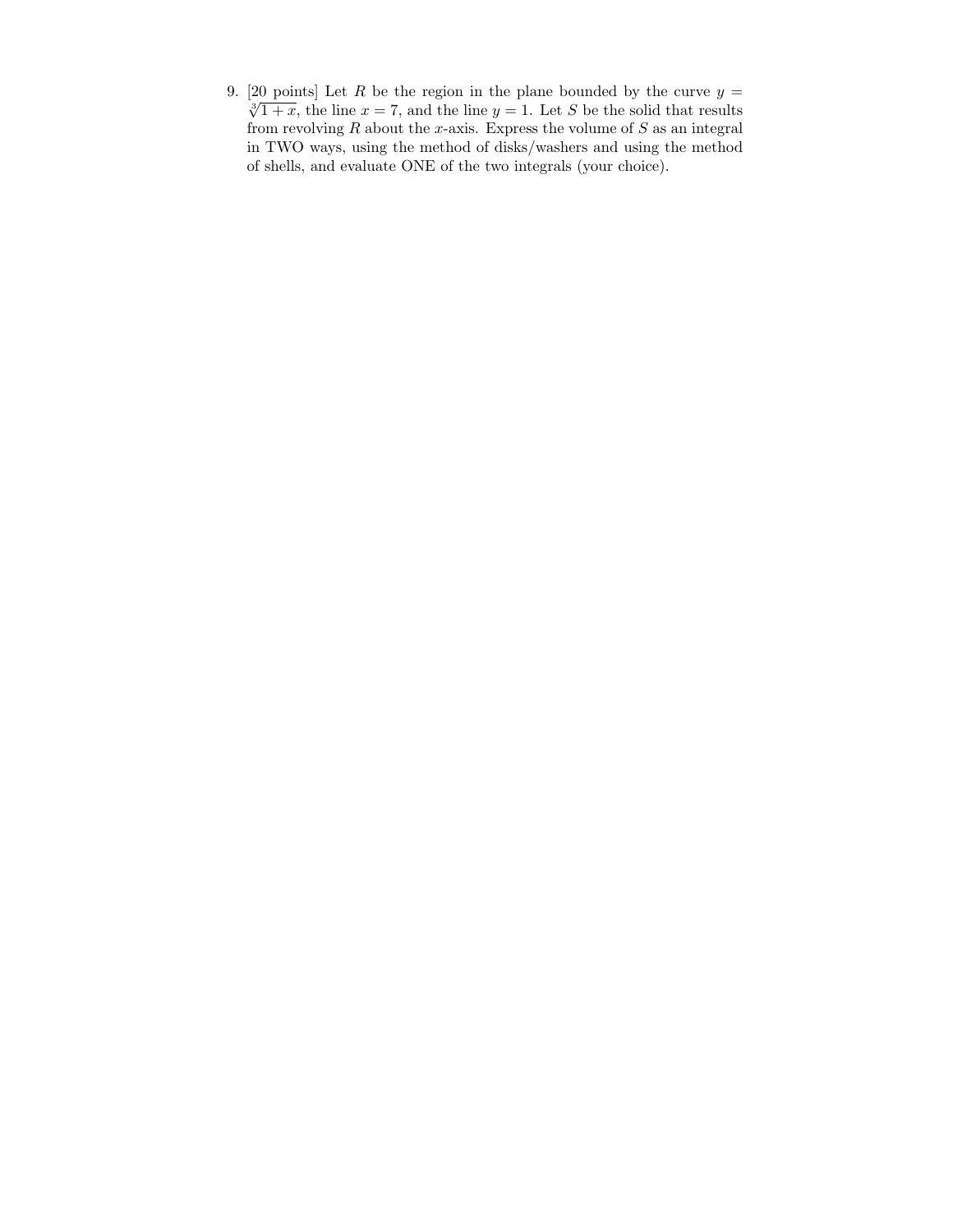10. [15 points] A bacteria culture contains 1000 bacteria 3 hours after it is started and 3000 bacteria 5 hours after it is started. Assuming exponential growth, find a formula for the number of bacteria present  $t$  hours after the culture was started and use this formula to estimate the initial number of bacteria present and the time when there will be 20,000 bacteria present.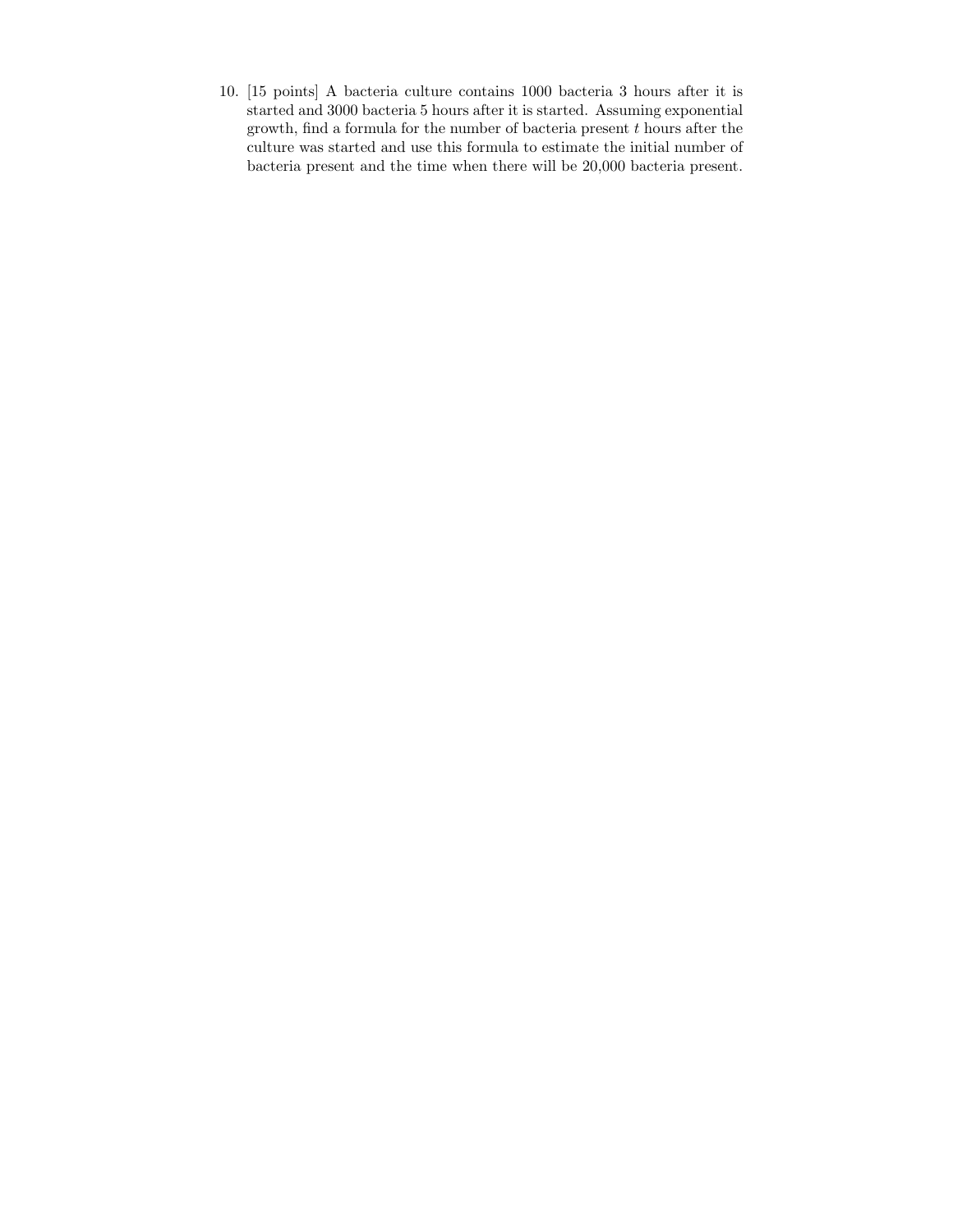11. [20 points] (a) We want to make a cylindrical can without a top which has a volume of  $1000\pi$  in<sup>3</sup>. What should the dimensions be in order to minimze the amount of material used to make the can (assuming no material is wasted in the construction of the can).

(b) Justify in a few lines why your answer to part (a) is really an absolute minimum.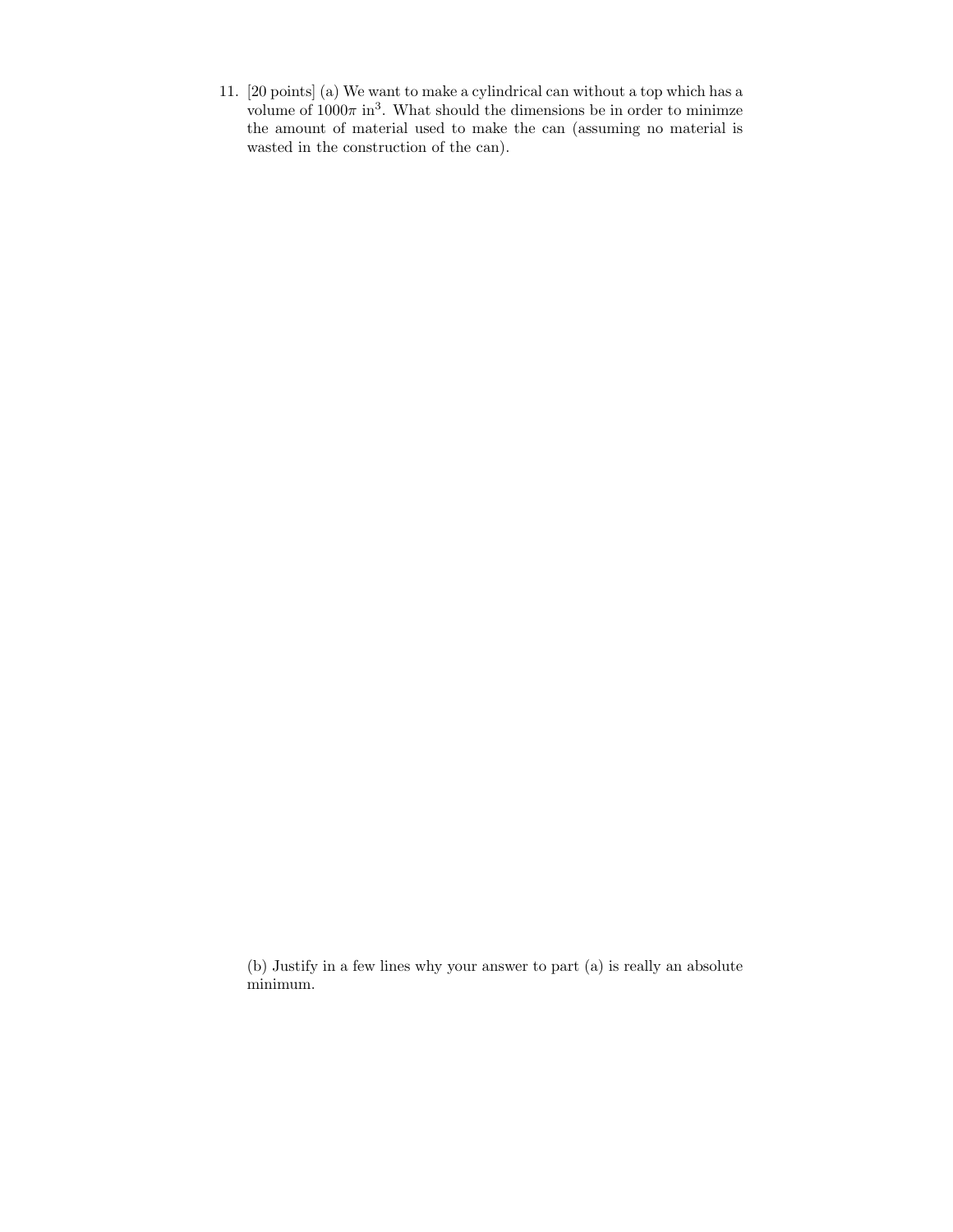12. [25 points] For the function  $f(x) = \frac{x^2-3}{x+2}$ , the first two derivatives are  $f'(x) = \frac{x^2 + 4x + 3}{(x+2)^2}$  and  $f''(x) = \frac{2}{(x+2)^3}$ . YOU ARE NOT REQUIRED TO VERIFY THESE FORMULAS. For all other aspects of this problem you are required to justify your answer.

(a) Find all horizontal and vertical asymptotes of the graph  $y = f(x)$ . Be sure to give the limits you need to show these are asymptotes.

(b) Find the open intervals on which the function  $f$  is increasing and those on which it is decreasing.

(c) Find all critical points of  $f(x)$  and determine whether they are local maxima, local minima or neither. Justify your answer.